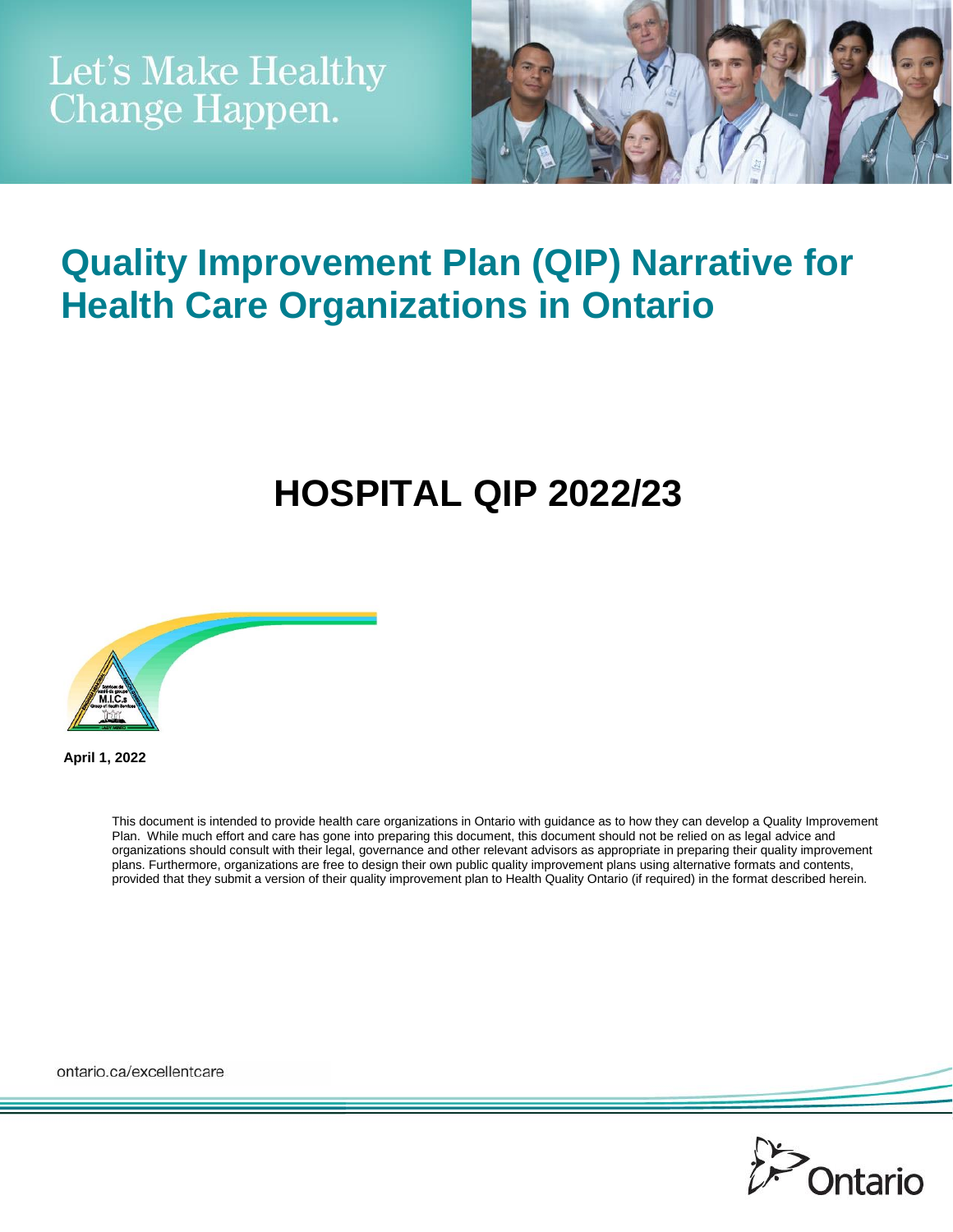#### **Overview**

MICs Group of Health Services is made up of three partners: Anson General Hospital, Bingham Memorial Hospital and Lady Minto Hospital.

Anson General Hospital is a 34-bed hospital and is located in the community of Iroquois Falls, with an associated 69-bed long-term care facility (South Centennial Manor) that is not physically attached to the hospital.

This facility provides core services such as acute and complex continuing care, hospice, emergency services and outpatient services (i.e. lab, diagnostic imaging, physiotherapy, clinical nutrition, respiratory therapy). This facility also provides other important programs like our diabetes program, visiting specialist clinics and Ontario Telemedicine Network.

The MICs Group of Health Services plans to update its strategic plan in the fall of 2023. Our Organization's Mission is "Partnering to deliver excellent health care for our communities" and our vision is "Quality care for everyone always!" The core value of the organization is reflected in the following: "*Planning for a Better Tomorrow*".

The quality improvement plan and selected indicators are aligned with our Hospital Service Accountability Agreement, our Community Partners' Strategic Plans, Accreditation Canada and the MICs Group of Health Services Strategic Plan. Efficient, Patient-Centered, Safety and Timely are key priorities in all of the aforementioned plans prompting the organization to put strategies in place to make improvements in these areas of focus.

Our quality improvement plan demonstrates that Anson General Hospital and the MICs Group of Health Services are committed to delivering high quality services and focusing on creating positive patient experiences.

By March 31, 2023, the Anson General Hospital is committed to:

#### Timely:

Improve care transitions for patients by sharing the discharge summaries with their primary care providers

#### Person Experience:

 Improve the patient experience in the in-patient department by providing information about managing their health after discharge

#### Effective:

 Prevent adverse medication events by endeavoring to complete medication reconciliation on all discharged patients

#### Safety:

 Support the culture of reporting incidents of workplace violence by having a discussion during our Leadership Walkrounds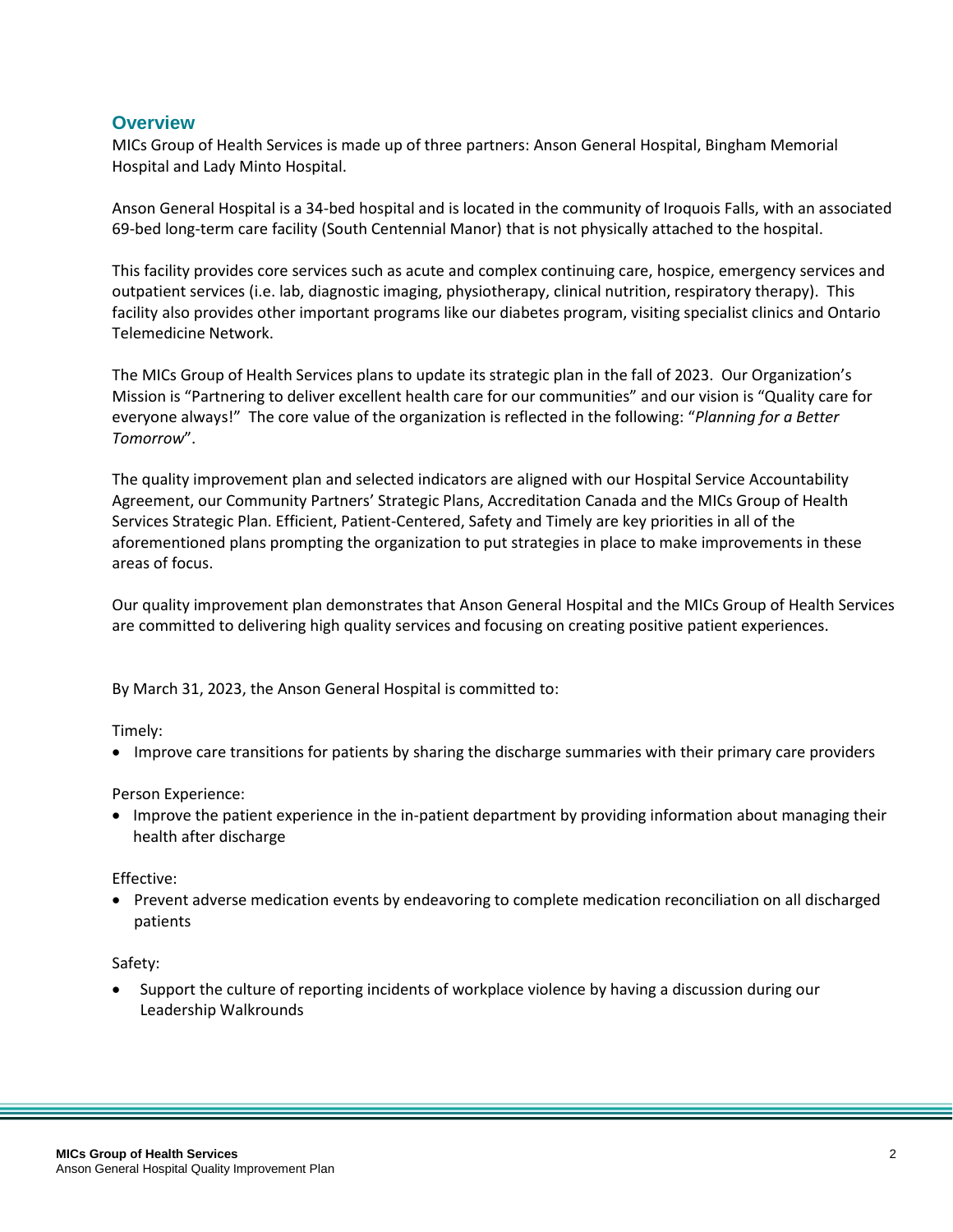## **Reflections since our last Quality Improvement Plan submission**

The demands and management of the COVID-19 pandemic along with the pause in the Quality Improvement Plan program has significantly affected our ability to carry out our quality improvement initiatives. Despite this challenge, we have been successful in achieving most targets for the 2021/21 fiscal year.

Progress on this year's Quality Improvement Plans:

|                                                        | AGH   | <b>BMH</b> | LMH   |
|--------------------------------------------------------|-------|------------|-------|
| Alternate Level of Care days                           | Met   | Met        | Met   |
| Improve patient experience in the In-Patient Unit      | Unmet | Unmet      | Unmet |
| Workplace Violence discussion in Leadership Walkrounds | Met   | Met        | Met   |
| Hand Hygiene BEFORE patient contact                    | Met   | Met        | Met   |
| Hand Hygiene AFTER patient contact                     | Met   | Met        | Met   |

#### **Patient/client/resident partnering and relations**

The MICs Group of Health Services is committed to a culture of patient engagement. We welcome any suggestions and feedback to support an environment of high performing, patient-centered healthcare at our hospitals.

In partnership with Accreditation Canada, patient experience surveys are distributed upon discharge from the Emergency Department, In-patient and Outpatient area, which provide an opportunity for improvement with anonymous patient feedback.

Patients and their families can also share compliments and concerns at each hospital via the MICs Group of Health Services' website and Patient Relations Process.

Our Patient and Family Advisory Council (PFAC), which meets approximately five times per year, remains strong and very active. We are proud of the contributions they bring to the organization. This year, they have been instrumental in the development of the Patient Oriented Discharge Summary (PODS) and in reviewing a number of our programs/policies as we prepare for our upcoming Accreditation Canada on-site survey. Their participation in meetings is valuable and they bring the patient's voice to the table. We look forward to collaborating with them in future initiatives.

#### **Provider Experience**

Healthcare workers have experienced substantially increased challenges during the COVID-19 pandemic. Fatigue and burnout will likely contribute to staff retention challenges due to healthcare providers leaving their workplaces and professions.

Maintaining a healthy workforce and retaining current staff is essential to the continuity of high quality services and organizational growth. The MICs Group of Health Services is committed to fostering workplace characteristics including supportive leadership at the executive and manager levels, continued professional development, effective communication, and collegial relationships among workers and managers.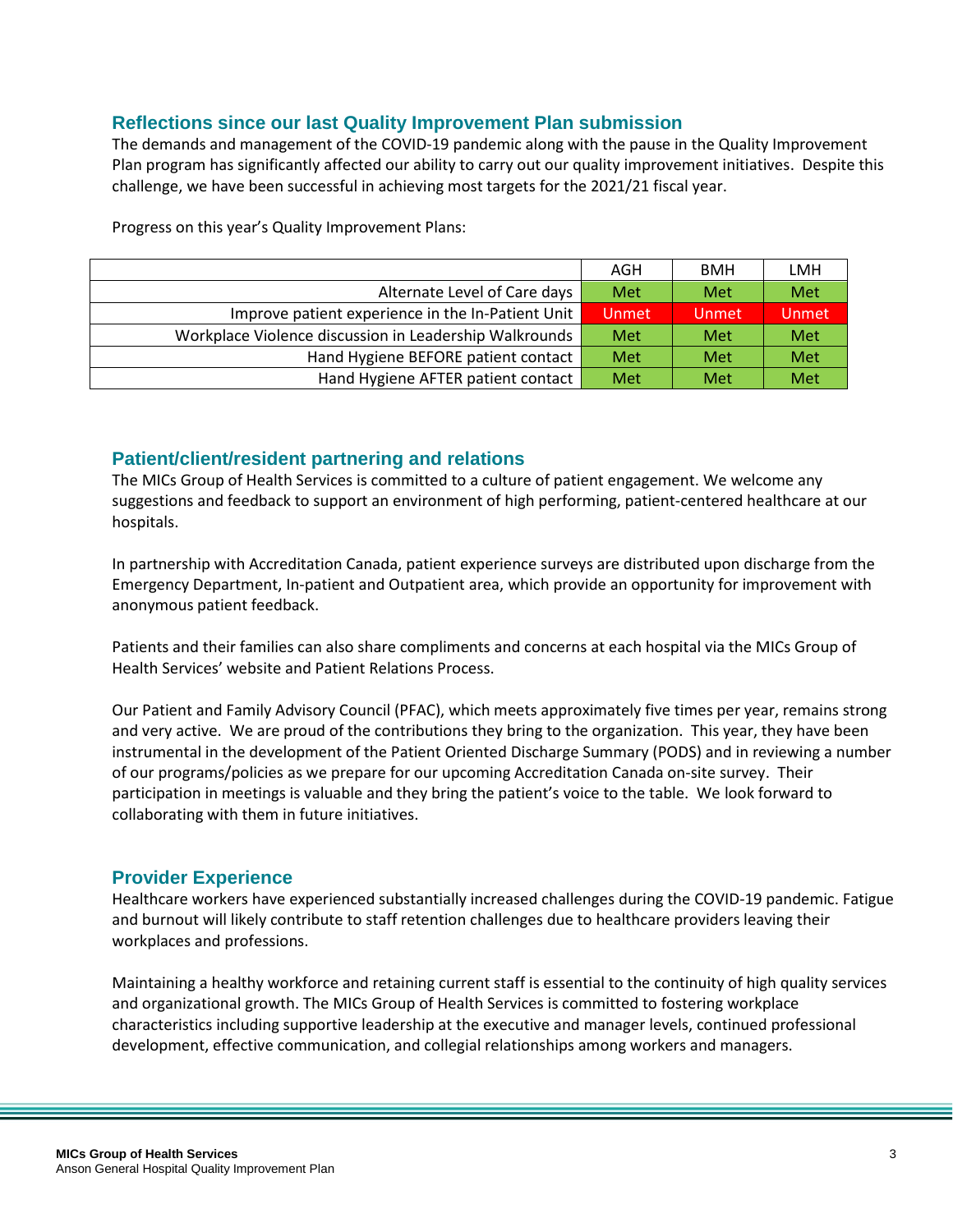The MICs Group of Health Services has provided the following supports to our staff:

- 1. Increased communications when people are informed of what changes are coming and how things are being addressed, they are better able to cope with the change.
- 2. Provided clear direction regarding Infection Prevention and Control (IPAC) protocols and Personal Protective Equipment.
- 3. Fostered relationships with our collective bargaining units.
- 4. Increased staffing pool in many areas to provide additional supports. This included point of entry screeners, additional housekeeping, Infection Prevention and Control and reception staff.
- 5. Introduced Agency nurses to support existing staff and allowing them to take much deserved vacation.
- 6. Provided flexible hours of work and accommodations based on individual needs where applicable, i.e. work from home, various leaves.
- 7. Increased our Employee Assistance Program (EAP) services by introducing additional provider.
- 8. Offered virtual Resiliency Training.
- 9. Offered small tokens of appreciation (chewing gum, face mask).

## **Executive Compensation**

The MICs Group of Health Services is a multi-site health service organization and includes the following three hospitals and respective Long-Term Care facilities:

Matheson: Bingham Memorial Hospital (Rosedale Centre)

Iroquois Falls: Anson General Hospital (South Centennial Manor)

Cochrane: Lady Minto Hospital (Villa Minto)

Total compensation at risk of base salary for the Chief Executive Officer (CEO) will be 5% (3% to the achievement of targets + 2% personal performance).

Total compensation at risk of base salary for the following executives will be 3% (1% to the achievement of targets + 2% personal performance).

- Chief Nursing Officer
- Chief Financial Officer
- Director of Human Resources

Performance Based Compensation - 1% of annual compensation is linked to the achievement of the following targets:

 Increase awareness regarding workplace violence by having focused discussions during Leadership Walkrounds.

Total compensation at risk for the Chief of Staff will be 3% to the achievement of targets.

For our Chief of Staff, the annual amount of 3% per annum will be linked to the achievement of the following target:

Improving care transitions for patients by sharing discharge summaries with their primary care providers.